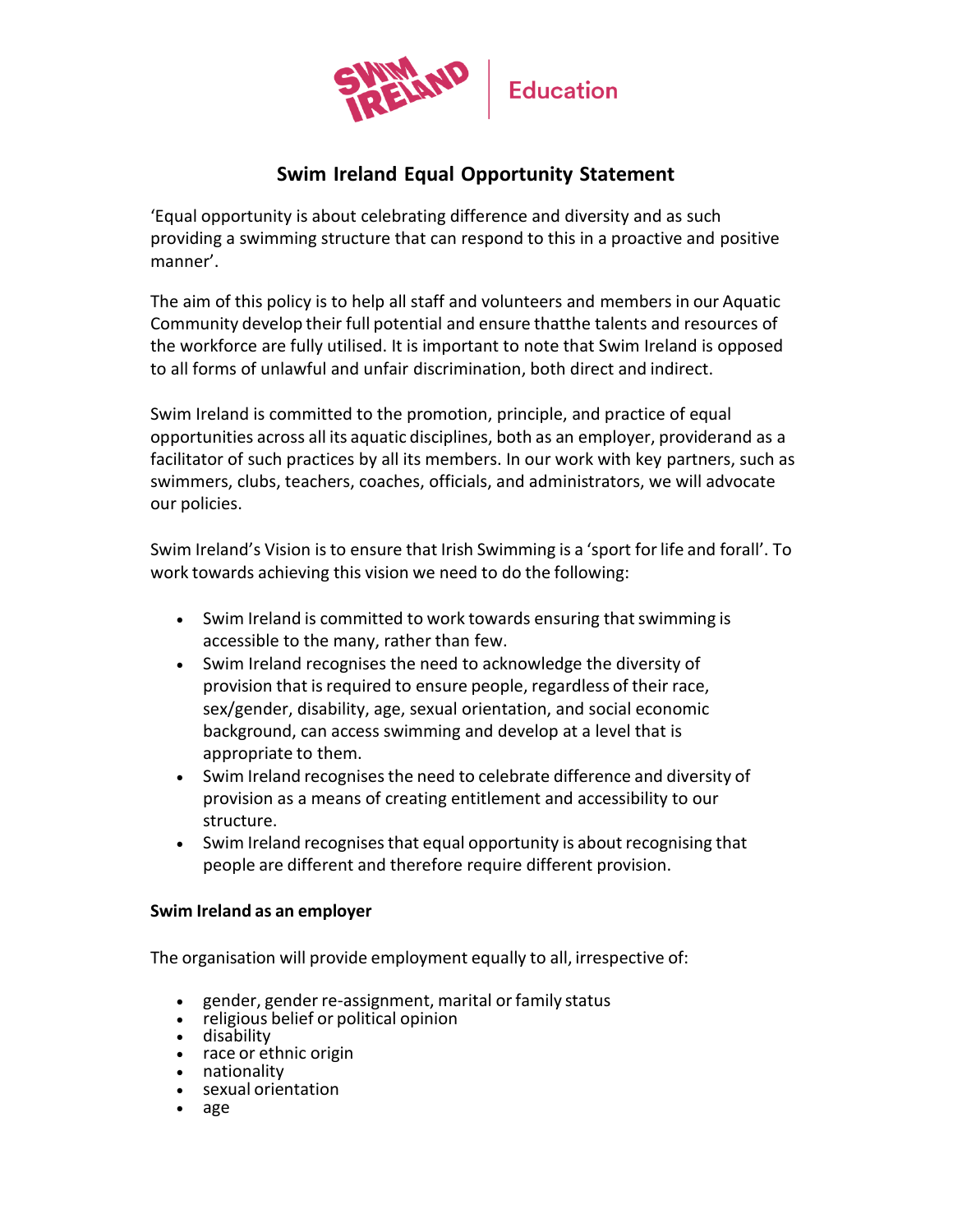

All full-time and part-time staff and volunteer applicants will be treated fairly. Selection for employment, promotion, training, or any other benefit will be on the basis of aptitude and ability.

The organisation will promote a good and harmonious working environment, where all men and women are treated with respect and dignity. No form of intimidation or harassment will be tolerated. Breaches of the equal opportunitiespolicy and practice will be regarded as misconduct and could lead to disciplinary action.

Swim Ireland wishes to undertake the following with regards to their employment:

- Provide full and fair considerations for all job/role and applications.
- Assist all our employees to realise their full potential by ensuring that they receive fair consideration of their training and career development needs and promotion opportunities.
- Wherever possible modify employment practices and procedures to reduce barriers experienced by members of disadvantaged social groups in seeking and during employment with then Association.
- Maintain records in recruitment, training and employment and use this information as a means of identifying areas of inequality.
- Require all our employees to undergo relevant training before taking partin recruitment and selection.
- Regularly review our recruitment, selection, training, and promotion proceduresto ensure that they are fair and reflect current best practice.

## **Swim Ireland as a Membership organisation**

Swim Ireland is committed to encouraging membership from all sectors of the community.

To achieve this we undertake to:

- Promote and open and honest culture that values diversity.
- Communicate widely, ensuring that our messages can be understand and appreciated by all.
- Positively encourage the involvement of all people, regardless of the gender, race, disability, age and social background.
- Work to redressthe effects of discrimination.
- Change attitudes and working practices to ensure that everyone can feel a valued member of the Association.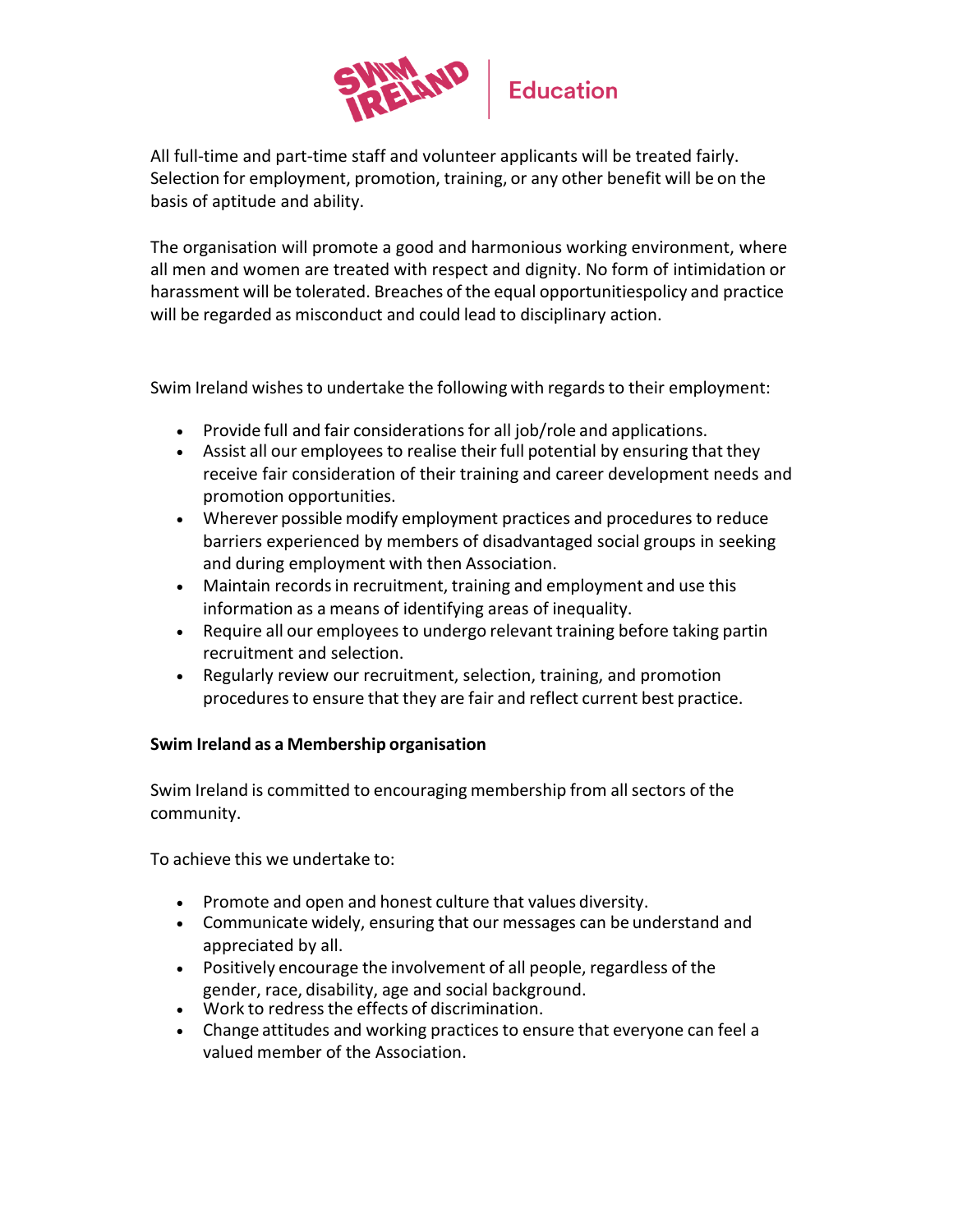

#### **Swim Ireland as an Awarding Body**

In our centre approval process Swim Ireland will ensure that:

- Approved centres and sites where assessment may take place operate equal opportunities policies that are consistent with best education practices.
- The is a mechanism in place which will enable anyone who believes they have been discriminated against to raise the matter through the appropriate channels and to have accessto the Awarding Body if they feelthe matter is not appropriately resolved.
- Records relating to equal opportunities disputes are retained by accredited centres for a minimum period of 2 years.

#### **Swim Ireland Teachers and Coaches**

In our training and development of teachers and coaches, we will strive to ensurethat accredited centres. Establish and implement professional and ethical values and practice.

- Promote and apply the principles and practices of equal opportunities.
- Promote positive images of people with special needs.
- Encourage, and where required assist candidates with special requirements to access training provisions.
- Encourage high expectations and standards of achievement from all they teach.
- Involve everyone in meaningful and appropriate activity to ensure a quality experience.
- Help everyone to achieve their full potential.

#### **Swim Ireland Officials and Administrators**

In our involvement of officials and administrators we will expect them to:

- Adopt, promote, and practice the values of the Association.
- Ensure that participation can be enjoyed by all.
- Provide meaningful and appropriate experiences which recognise and value the diversity of the participants.
- Actively encourage the participation and involvement of people from disadvantaged groups of the community.